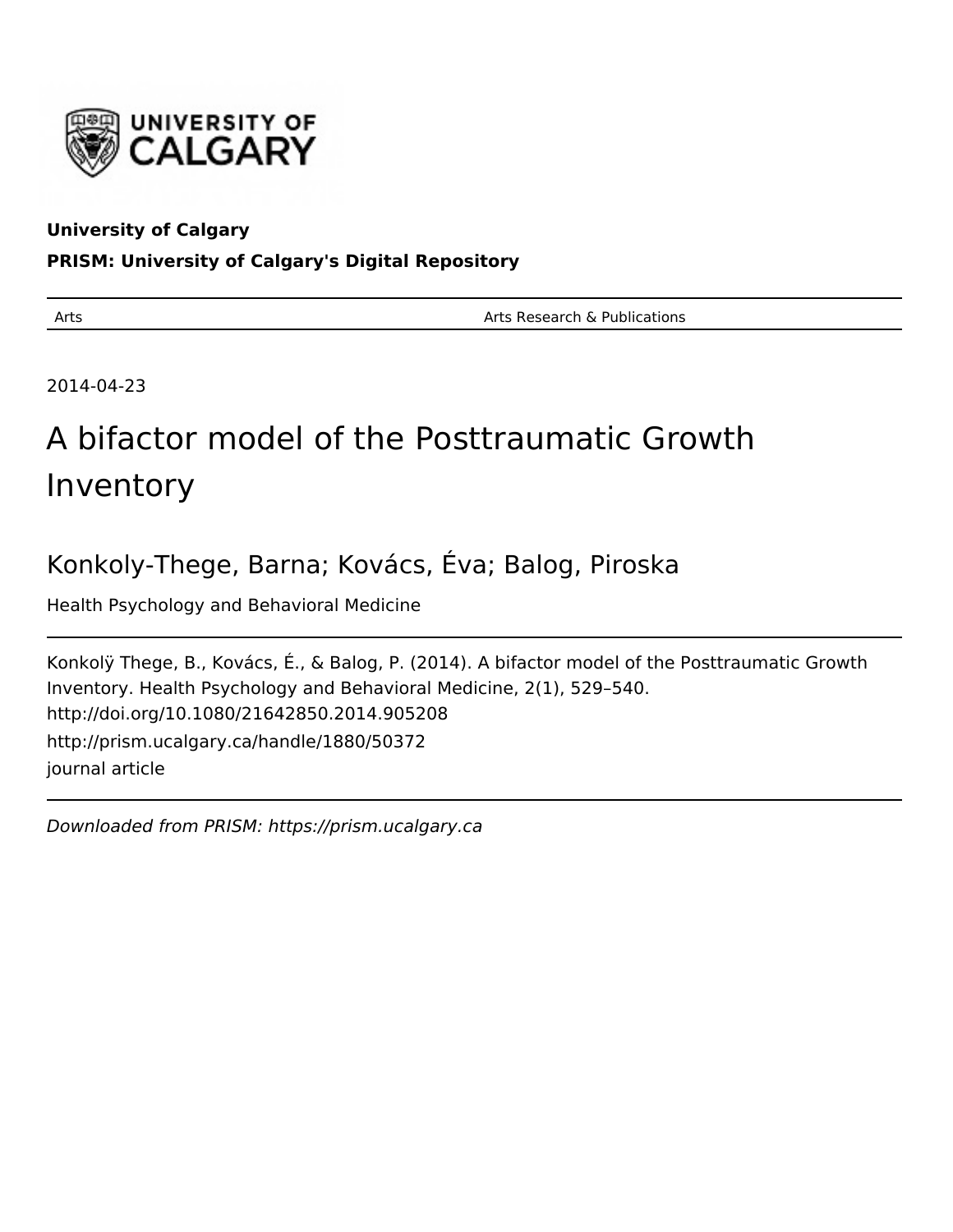This article was downloaded by: [University of Calgary] On: 18 March 2015, At: 17:08 Publisher: Routledge Informa Ltd Registered in England and Wales Registered Number: 1072954 Registered office: Mortimer House, 37-41 Mortimer Street, London W1T 3JH, UK

subscription information:

**Growth Inventory**

<http://www.tandfonline.com/loi/rhpb20>



[Click for updates](http://crossmark.crossref.org/dialog/?doi=10.1080/21642850.2014.905208&domain=pdf&date_stamp=2014-04-23)



**Health Psychology and Behavioral Medicine: An Open Access Journal** Publication details, including instructions for authors and

**A bifactor model of the Posttraumatic**

**To cite this article:** Barna Konkolÿ Thege, Éva Kovács & Piroska Balog (2014) A bifactor model of the Posttraumatic Growth Inventory, Health Psychology and Behavioral Medicine: An Open Access Journal, 2:1, 529-540, DOI: [10.1080/21642850.2014.905208](http://www.tandfonline.com/action/showCitFormats?doi=10.1080/21642850.2014.905208)

**To link to this article:** <http://dx.doi.org/10.1080/21642850.2014.905208>

### PLEASE SCROLL DOWN FOR ARTICLE

Taylor & Francis makes every effort to ensure the accuracy of all the information (the "Content") contained in the publications on our platform. Taylor & Francis, our agents, and our licensors make no representations or warranties whatsoever as to the accuracy, completeness, or suitability for any purpose of the Content. Versions of published Taylor & Francis and Routledge Open articles and Taylor & Francis and Routledge Open Select articles posted to institutional or subject repositories or any other third-party website are without warranty from Taylor & Francis of any kind, either expressed or implied, including, but not limited to, warranties of merchantability, fitness for a particular purpose, or non-infringement. Any opinions and views expressed in this article are the opinions and views of the authors, and are not the views of or endorsed by Taylor & Francis. The accuracy of the Content should not be relied upon and should be independently verified with primary sources of information. Taylor & Francis shall not be liable for any losses, actions, claims, proceedings, demands, costs, expenses, damages, and other liabilities whatsoever or howsoever caused arising directly or indirectly in connection with, in relation to or arising out of the use of the Content.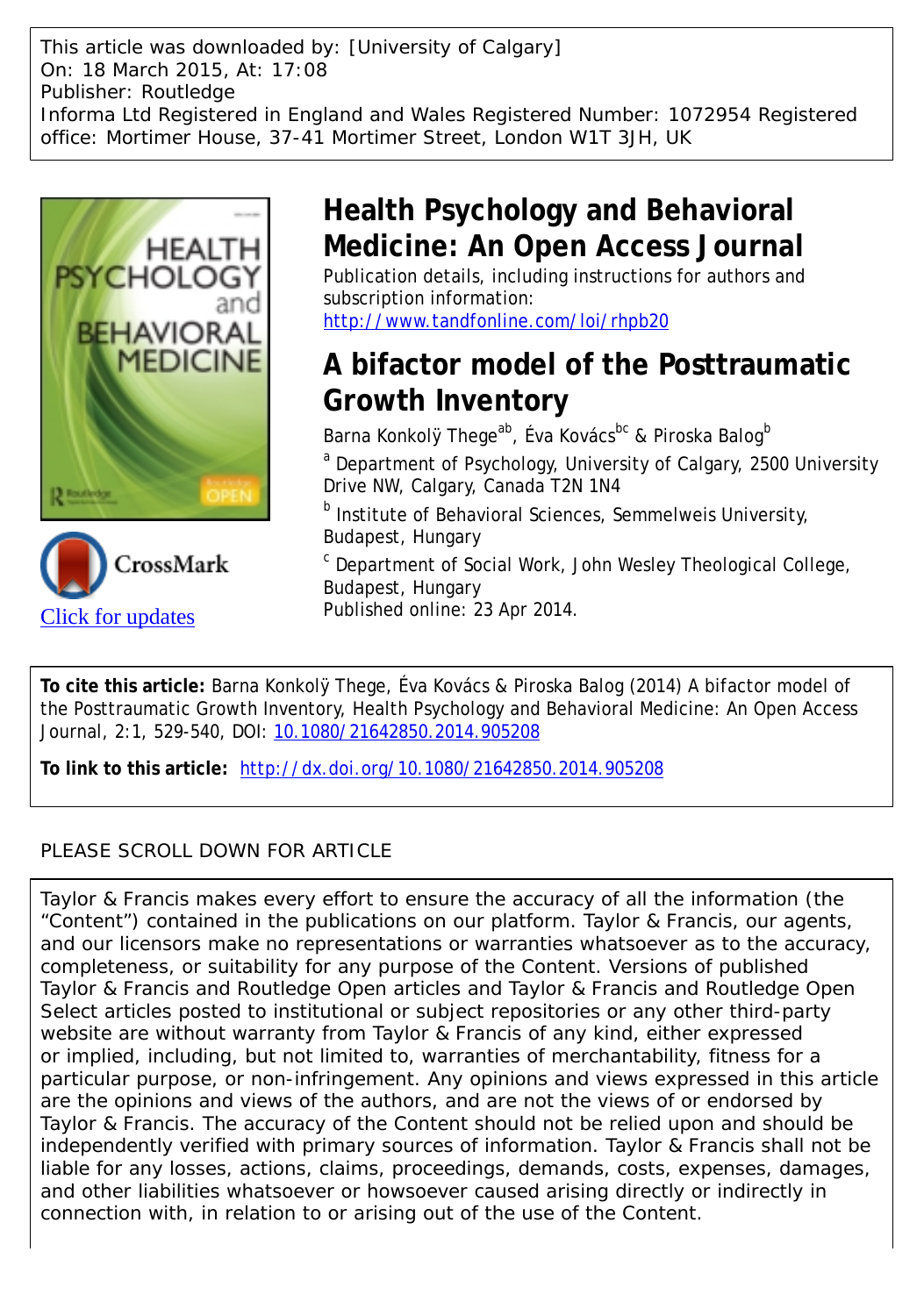This article may be used for research, teaching, and private study purposes. Terms & Conditions of access and use can be found at [http://www.tandfonline.com/page/terms](http://www.tandfonline.com/page/terms-and-conditions)[and-conditions](http://www.tandfonline.com/page/terms-and-conditions)

**It is essential that you check the license status of any given Open and Open Select article to confirm conditions of access and use.**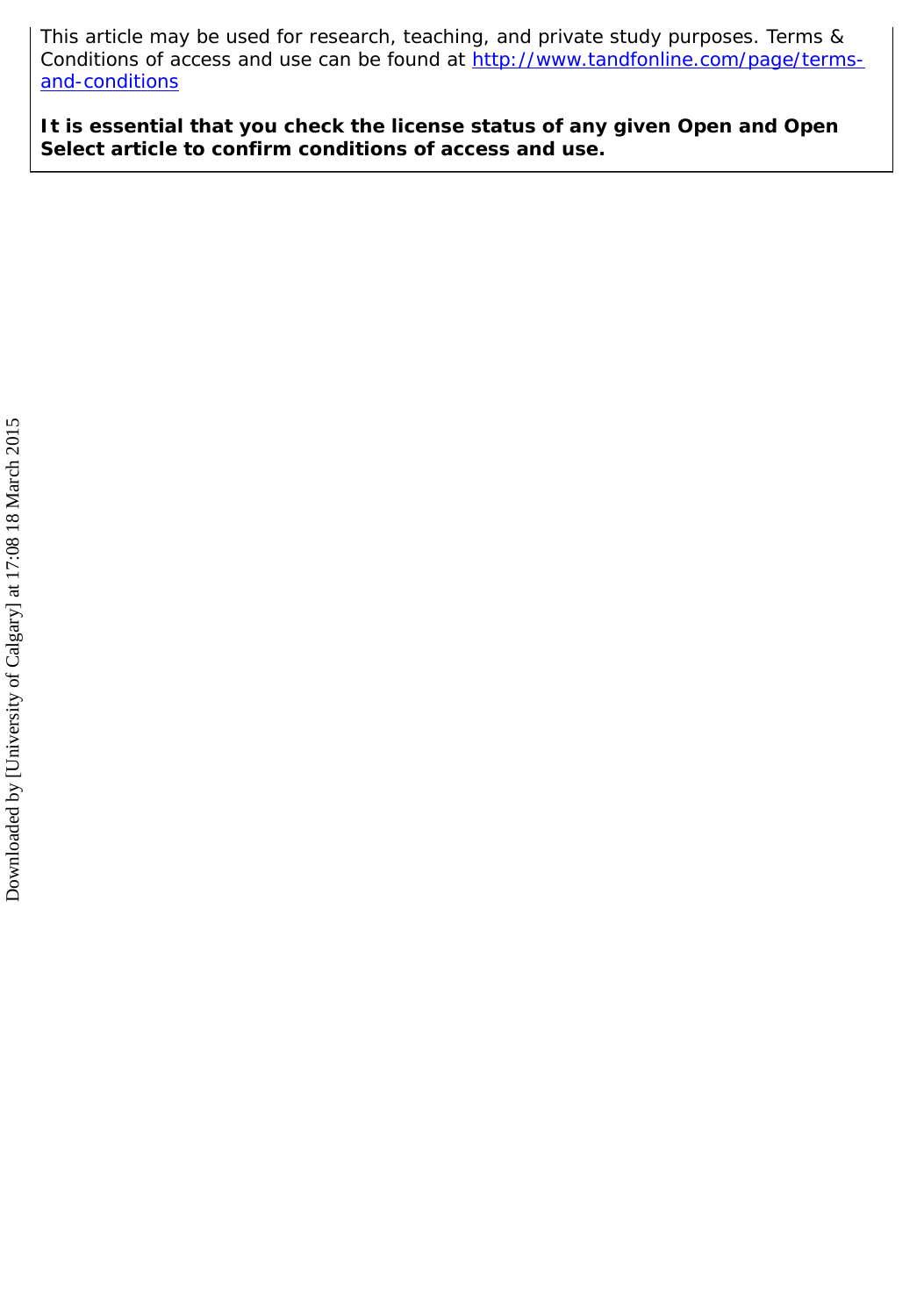

#### A bifactor model of the Posttraumatic Growth Inventory

Barna Konkolÿ Thege<sup>a,b†\*</sup>, Éva Kovács<sup>b,c†</sup> and Piroska Balog<sup>b</sup>

<sup>a</sup>Department of Psychology, University of Calgary, 2500 University Drive NW, Calgary, Canada T2N 1N4; <sup>b</sup>Institute of Behavioral Sciences, Semmelweis University, Budapest, Hungary; <sup>c</sup>Department of Social Work, John Wesley Theological College, Budapest, Hungary

(Received 20 November 2013; accepted 12 March 2014)

Purpose: The Posttraumatic Growth Inventory (PTGI) is a self-administered measurement instrument designed to provide information concerning positive psychological changes after a traumatic life event. The aim of the present study was to examine the psychometric properties of the PTGI in a Hungarian sample. By examining a bifactor model of the instrument, we also wanted to contribute to the establishment of an evidence-based practice concerning the use of different score types (total score versus subscale scores). Methods: Altogether, 691 Hungarian respondents (82.2% female;  $M_{\text{age}} = 33.0 \pm 13.4$  years), who experienced some kind of trauma or loss, participated in this study. Results: A series of confirmatory factor analyses revealed that among the tested first- and second-order models, a bifactor model provided the best-fit to our data  $(\chi^2/df = 4.32$ , Comparative Fit Index = .91, root mean square error of approximation  $= .07$ , standardized root mean square residual  $= .04$ ). Further, the Hungarian version of the PTGI showed high internal consistency (Cronbach's alpha = .93, omega total = .95, omega hierarchical = .87) and test–retest reliability ( $r = .90$ ; p < .01) coefficients. However, omega hierarchical coefficients (.14–.40) and explained variance values  $(.05-.10)$  for the subscales were low. *Conclusions*: The present study provided empirical support for the psychometric adequacy of the Hungarian adaptation of the PTGI and suggests that only the total and not the subscale scores of the inventory should be used.

Keywords: Posttraumatic Growth Inventory; psychometric properties; factor structure; confirmatory factor analysis; bifactor model

#### 1. Introduction

The Janus-faced phenomenon of losses involves suffering and pain on the one hand and positive changes through adjustment to trauma on the other (Maercker  $&$  Zoellner, [2004\)](#page-13-0). The experience of these latter positive changes as a result of highly challenging life crises has been labeled posttraumatic growth by Tedeschi and Calhoun ([1996\)](#page-14-0). In the last decade and a half, many investigations have examined posttraumatic growth in different groups of trauma survivors including the bereaved (Engelkemeyer & Marwit, [2008\)](#page-12-0), war veterans (Feder et al., [2008;](#page-12-0) Kaler, Erbes, Tedeschi, Arbisi, & Polusny, [2011](#page-12-0)), political prisoners (Salo, Punamaki, Qouta, & El Sarraj, [2008\)](#page-13-0), victims of traffic accidents (Nishi, Matsuoka, & Kim, [2010](#page-13-0)), survivors of terrorist attacks (Posta, [2010\)](#page-13-0), earthquake survivors (Gao et al., [2010](#page-12-0)), people infected with HIV (Night-ingale, Sher, & Hansen, [2010](#page-13-0)), patients suffering from rheumatoid arthritis (Dirik & Karanci,

© 2014 The Author(s). Published by Taylor & Francis

<sup>\*</sup>Corresponding author. Email:  $bkonkoly@ucalgary.ca$ 

<sup>&</sup>lt;sup>†</sup>These authors contributed equally to the present study.

This is an open-access article distributed under the terms of the Creative Commons Attribution License [http://creativecommons.org/](http://creativecommons.org/licenses/by/3.0/) licenses/by/3.0/, [which permits unrestricted use, distribution, and reproduction in any medium, provided the original work is properly](http://creativecommons.org/licenses/by/3.0/) [cited. The moral rights of the named author\(s\) have been asserted.](http://creativecommons.org/licenses/by/3.0/)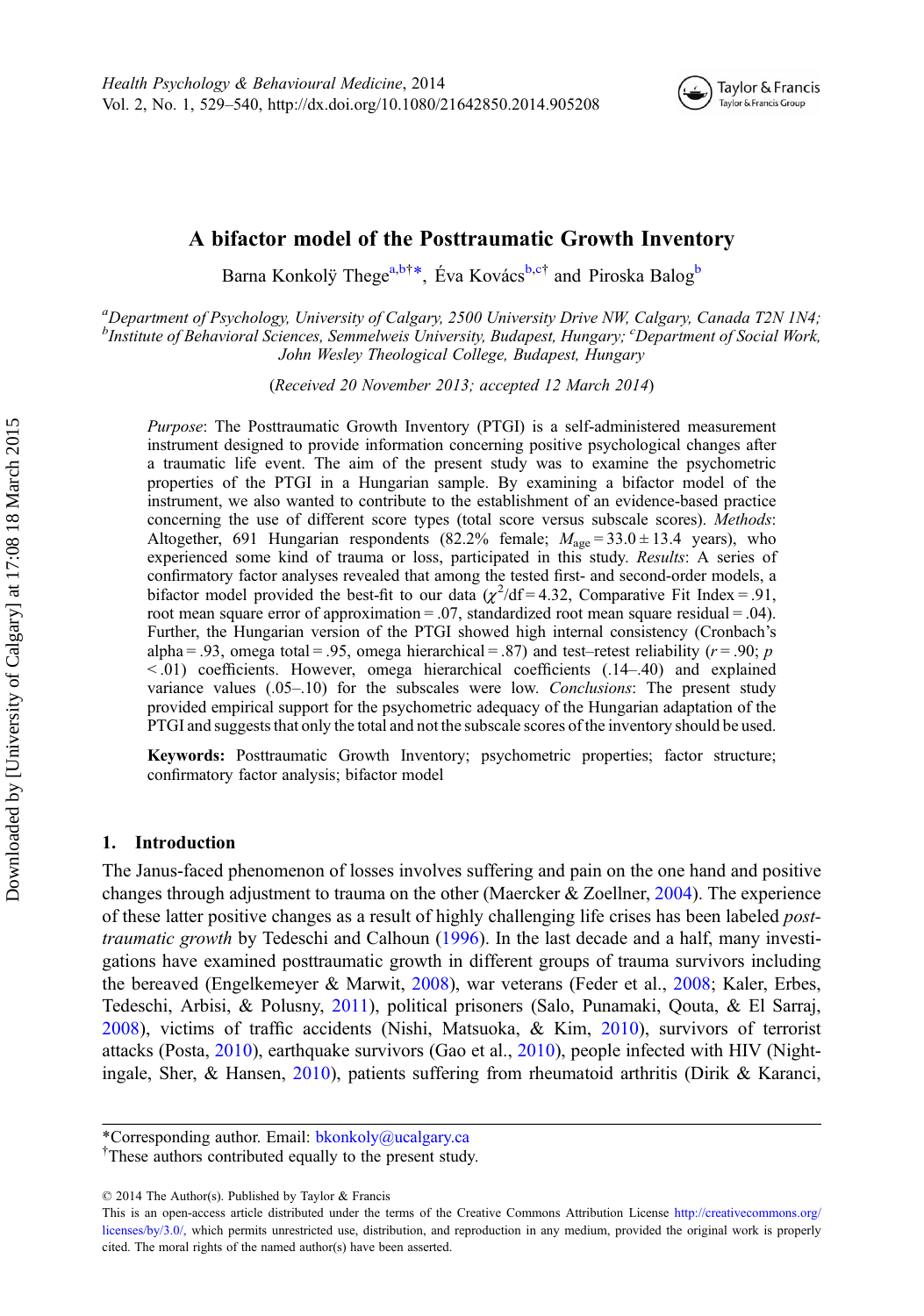[2008\)](#page-12-0), cancer patients (Brunet, McDonough, Hadd, Crocker, & Sabiston, [2010](#page-12-0); Zwahlen, Hagenbuch, Carley, Jenewein, & Buchi, [2010](#page-14-0)), and individuals suffering other losses including divorce (Lamela, Figueiredo, Bastos, & Martins, [2014](#page-13-0)) or exile (Teodorescu et al., [2012](#page-14-0)).

Several instruments were developed for the assessment of the subjective experience of positive psychological changes after traumatic events. One of the most commonly used is the Posttraumatic Growth Inventory (PTGI) developed by Tedeschi and Calhoun ([1996\)](#page-14-0). Beyond the original English-language version of the scale, it is now widely available in many other languages – including Bosnian (Powell, Rosner, Butollo, Tedeschi, & Calhoun, [2003](#page-13-0)), Chinese (Ho, Chan, & Ho, [2004](#page-12-0)), Dutch (Jaarsma, Pool, Sanderman, & Ranchor, [2006](#page-12-0)), German (Maercker & Langner, [2001\)](#page-13-0), Hebrew (Lev-Wiesel & Amir, [2003](#page-13-0)), Italian (Prati & Pietrantoni, [2014\)](#page-13-0), Japanese (Taku et al., [2007\)](#page-13-0), Portuguese (Lamela et al., [2014;](#page-13-0) Teixeira & Pereira, [2013\)](#page-14-0), Spanish (Weiss & Berger, [2006\)](#page-14-0), and Turkish (Dirik & Karanci, [2008](#page-12-0)). Besides the cultural adaptations of the instrument, several researchers have developed shortened (Cann et al., [2010\)](#page-12-0), revised (Kilmer et al., [2009;](#page-12-0) Lau et al., [in press](#page-13-0)), or altered versions of the questionnaire for special populations as children or adolescents (Cryder, Kilmer, Tedeschi, & Calhoun, [2006;](#page-12-0) Taku, Kilmer, Cann, Tedeschi, & Calhoun, [2012\)](#page-14-0).

Many studies have also investigated the psychometric properties of the PTGI. However, ambiguous results emerged in the different studies leaving an important question unanswered: whether posttraumatic growth is a single unidimensional construct or a collection of different components. For example, the principal component analysis performed on the 21-item questionnaire by the test developers revealed five components which explained 62% of the total variance (Tedeschi & Calhoun, [1996](#page-14-0)). These components were labeled as Relating to Others (seven items), New Possibilities (five items), Personal Strength (four items), Spiritual Change (two items), and Appreciation of Life (three items).

However, in other samples of subsequent investigations, one- (Joseph, Linley, & Harris, [2005;](#page-12-0) Polatinsky & Esprey, [2000;](#page-13-0) Sheikh & Marotta, [2005](#page-13-0)), two- (Sheikh & Marotta, [2005](#page-13-0)), three- (Joseph et al., [2005;](#page-12-0) Powell et al., [2003;](#page-13-0) Weiss & Berger, [2006](#page-14-0)), four- (Ho et al., [2004;](#page-12-0) Maercker & Langner, [2001](#page-13-0); Taku et al., [2007](#page-13-0)), and five-factor (Anderson & Lopez-Baez, [2008;](#page-12-0) Jaarsma et al., [2006;](#page-12-0) Linley, Andrews, & Joseph, [2007;](#page-13-0) Morris, Shakespeare-Finch, Rieck, & Newbery, [2005;](#page-13-0) Teixeira & Pereira, [2013](#page-14-0)) solutions have been identified. When conducting confirmatory factor analyses, the five-factor model of the PTGI showed the best-fit compared to other models tested in the same samples – supporting the original conception by Tedeschi and Calhoun (Brunet et al., [2010;](#page-12-0) Hooper, Marotta, & Depuy, [2009;](#page-12-0) Linely et al., [2007;](#page-13-0) Prati & Pietrantoni, [2014;](#page-13-0) Taku, Cann, Calhoun, & Tedeschi, [2008](#page-14-0)).

Because of the theoretically plausible and consistently found correlation among the five factors of the construct, the possible existence of an underlying general posttraumatic growth second-order factor has emerged (Joseph et al., [2005](#page-12-0); Sheikh & Marotta, [2005](#page-13-0)) that can generally assess the positive changes after a traumatic event. This concept led to a heterogeneous research practice where some researchers used only the total score of the PTGI to measure posttraumatic growth (Osei-Bonsu, Weaver, Eisen, & Van der Wal, [2012;](#page-13-0) Scrignaro, Barni, Bonetti, & Magrin, [2011](#page-13-0); Widows, Jacobsen, Booth-Jones, & Fields, [2005\)](#page-14-0), while other researchers also used or preferred the subscale scores of the instrument (Morris et al., [2005;](#page-13-0) Taku et al., [2008\)](#page-14-0). However, the decision for whether the components of a construct can be analyzed apart from the main construct or not should be based on solid confirmatory factor analytic research evidence which – compared to the amount of published literature using this instrument – might be considered scarce for the PTGI.

A possible way to clarify the relationships between the components and the main construct itself is to conduct a confirmatory factor analysis using a bifactor model (Gibbons, Immekus, Bock, & Gibbons, [2007](#page-12-0)). Similar to conventional second-order models, the bifactor model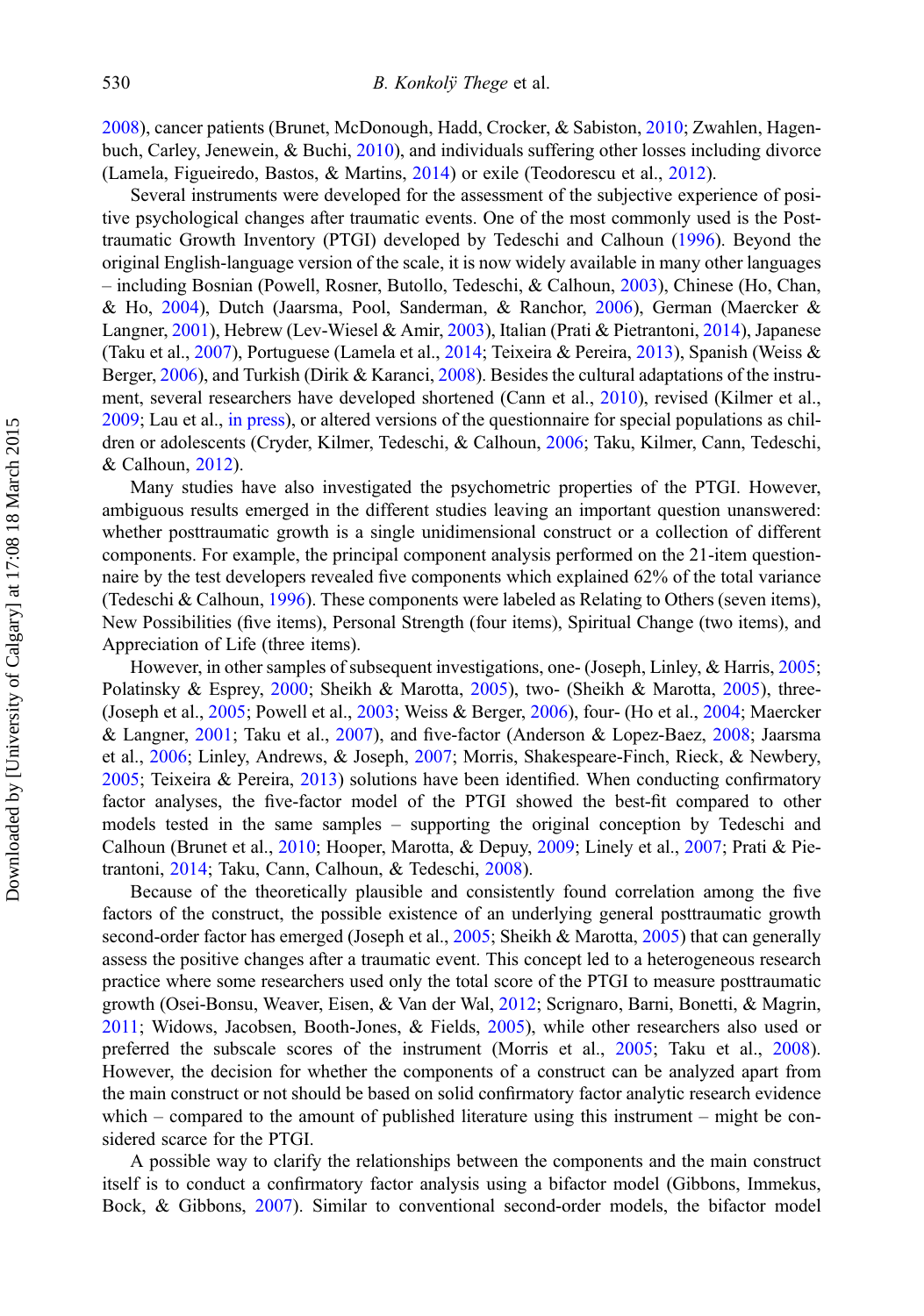<span id="page-5-0"></span>enables the estimation of specific and general factors simultaneously (Mészáros, Ádám, Szabó, Szigeti, & Urbán, [2014\)](#page-13-0). However, this kind of model applies a latent structure where all items load onto a general dimension and onto one of several specific factors at the same time (Figure 1) – considered a more realistic representation of a complex psychological construct (Reise, Scheines, Widaman, & Haviland, [2013\)](#page-13-0). Contrary to the traditional first- and secondorder models, the general and all the specific factors are uncorrelated in a bifactor model. Consequently, the general factor reflects what is common among the items and represents the individual differences of the target dimension, while the specific factors represent item response variance not accounted for by the general factor (Reise, Moore,  $\&$  Haviland, [2010](#page-13-0)). In this way, a bifactor model helps to determine whether domain-specific factors can be used in a meaningful way over and above the general factor, for instance, when predicting external variables.

Therefore, the main goal of our study was to test alternative confirmatory factor analytic models of posttraumatic growth – including bifactorial solutions – to better understand the



Figure 1. A bifactor model of the PTGI.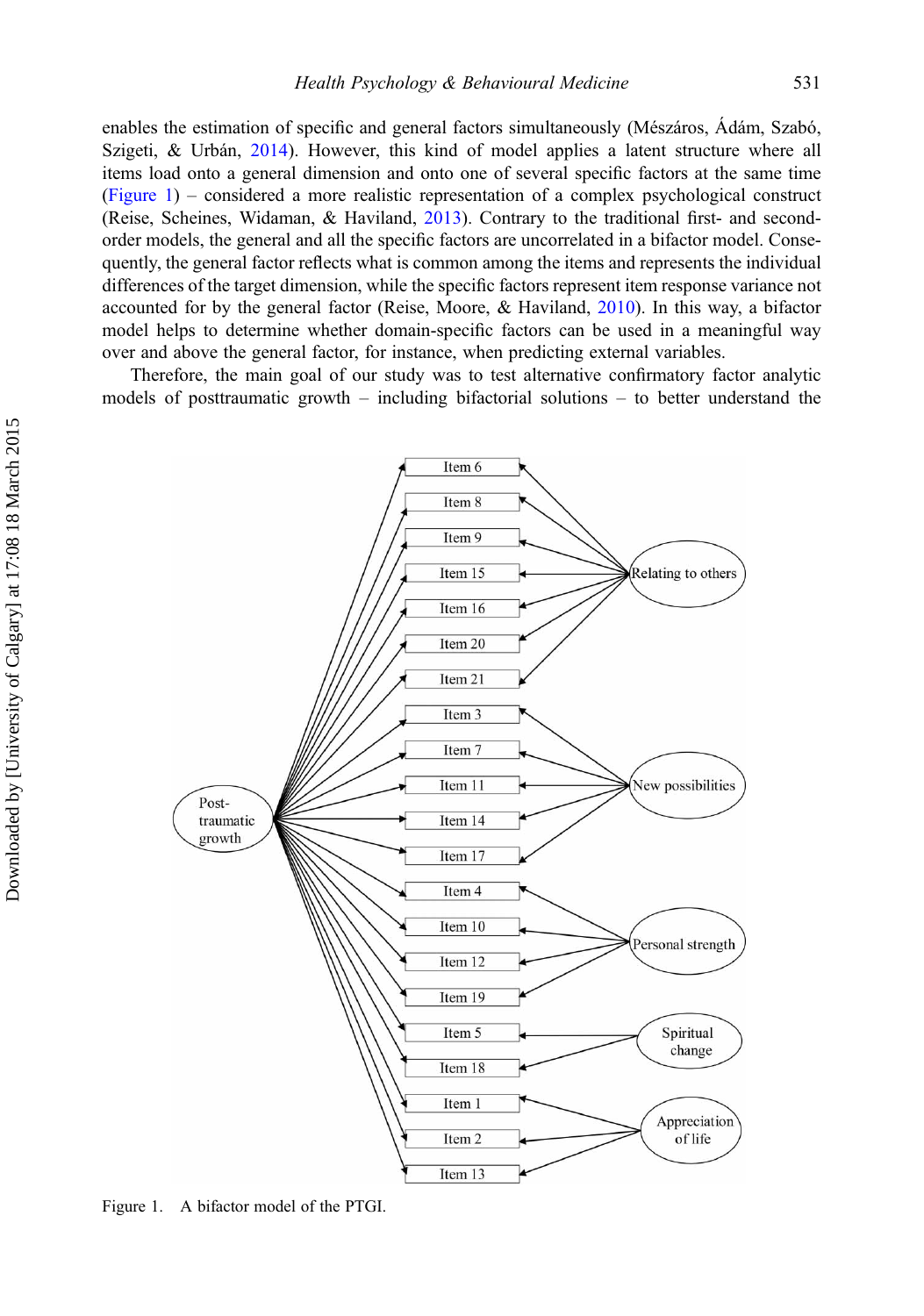dimensionality of the construct measured by the PTGI. Second, we intended to present data on the psychometric properties of the Hungarian adaptation of the instrument.

#### 2. Methods

#### 2.1. Sample and procedure

Our convenience sample consisted of 691 respondents, 310 (50.1%) of whom answered the questionnaire in a paper–pencil format while the remaining answered electronically. The data were collected in Hungary between 2009 and 2012; participants were recruited using electronic mailing lists and social networking websites. Participation in the study was completely voluntary and anonymous. Seventy-two individuals (10.4%) of the sample did not complete the whole questionnaire and their data were excluded from the analyses. In order to investigate the temporal stability of the instrument, 35 individuals were selected randomly from the original sample to complete the questionnaire again six weeks after the first administration. Of these, 31 questionnaires were returned (88.6% response rate).

Our sample consisted of 509 women (82.2%) and 110 men (17.8%). The age range was 18–82 years and the mean age was 33 years ( $SD = 13.4$ ). Level of educational attainment in the sample was as follows: 15 participants (2.42%) had elementary level education or less, 18 (2.91%) finished secondary vocational school, 414 (66.88%) finished secondary grammar school, and 110 (17.77%) graduated from college/university.

Two additional questions (see later in Section 2.2) administered before the standard items of the PTGI made it possible to gain information about the adverse/traumatic event the respondents experienced and the date it happened. Almost a third (29.1%) of the sample reported the death of a related person, 27.1% reported the break-up of an intimate relationship or divorce, 12.8% reported job loss, 8.9% mentioned the illness of a significant person, 8.9% indicated their own illness, 6.6% indicated family problems, 1.3% mentioned injury-producing accidents, 1.3% cited loss of home, and 4% reported a variety of other negative life events (e.g. being abused, being a victim of rape or violent robbery). Two hundred and twenty-two (35.86%) participants reported these events occurred less than 12 months before data collection, 110 (17.70%) between 13 and 24 months, 263 (42.49%) between 25 and 60 months, and 24 (3.88%) between 61 and 120 months.

#### 2.2. Instruments

In addition to basic socio-demographic characteristics, the PTGI (Tedeschi & Calhoun, [1996\)](#page-14-0) was administered  $-$  a 21-item scale assessing possible positive changes that emerge after traumatic experiences. Items in this self-administered questionnaire were rated on a six-point Likert scale  $(0 = 1$  did not experience this change as a result of my crisis',  $5 = 1$  experienced this change to a very great degree as a result of my crisis'). Thus, the total score can range from 0 to 105, with higher scores indicating greater posttraumatic growth. Before filling in the PTGI, respondents were asked to answer the following questions as well: 'Think of the most negative experience/trauma that happened to you in the past 5 years. First, please describe this event and then provide its date'.

When conducting the adaptation process of the instrument into Hungarian, efforts were made to follow the guidelines proposed by Wild et al. [\(2005](#page-14-0)). As a first step, three independent professionals (psychologists with master or doctoral levels of education) translated the questionnaire into Hungarian, followed by the development of a consensual version by the same experts. This variant was back-translated into English by an additional independent translator. Tedeschi and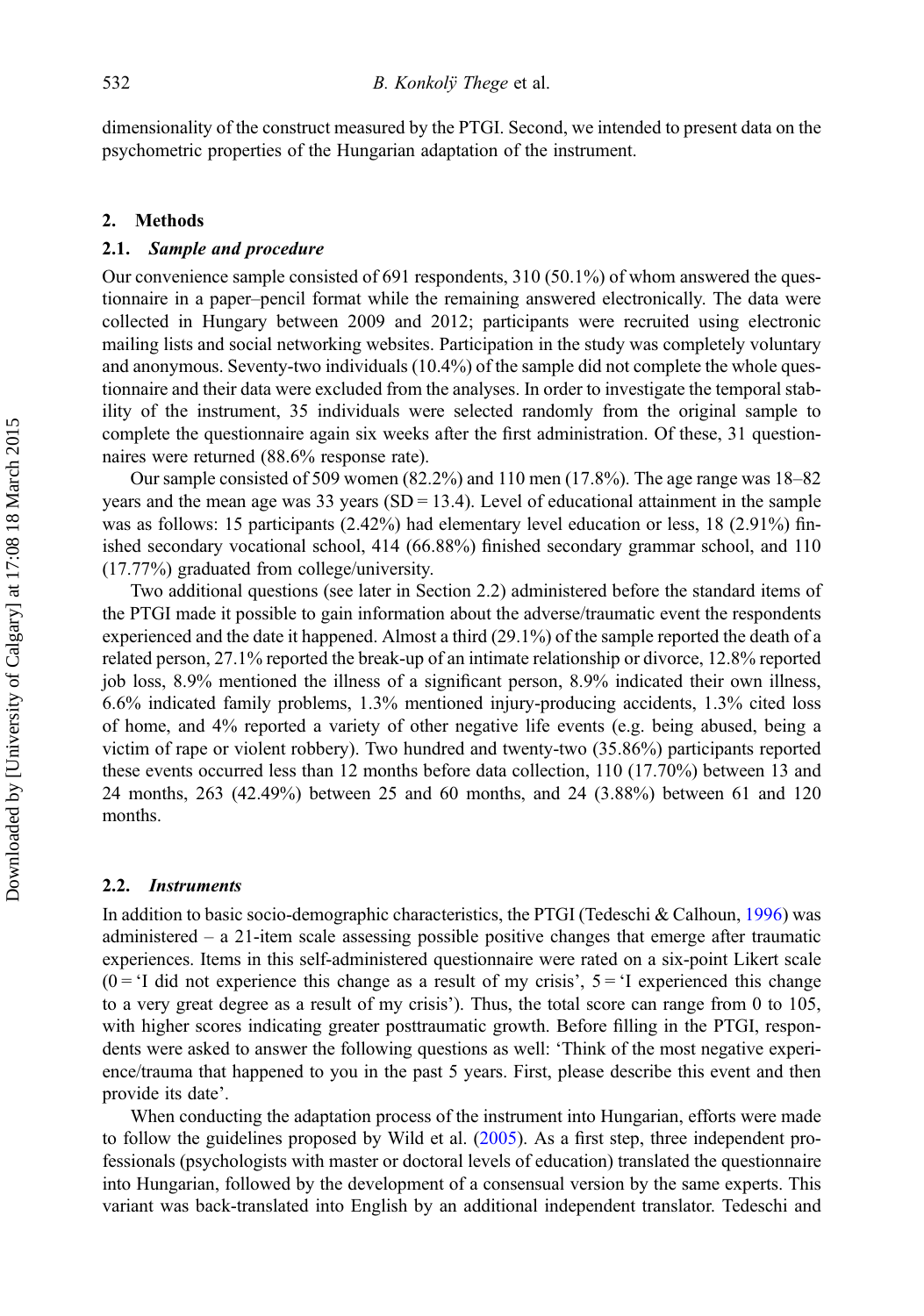Calhoun's team, the authors of the original questionnaire, have checked the back translation and suggested some minor changes that were incorporated in the final Hungarian version (the full text of this adaptation is available as supplemental material to this article on the publisher's website, available at [http://dx.doi.org/10.1080/21642850.2014.905208\)](http://dx.doi.org/10.1080/21642850.2014.905208).

#### 2.3. Statistical analyses

In order to identify the factor structure that best fits the data, a series of confirmatory factor analyses were performed using maximum-likelihood parameter estimates with the Mplus 7.0 software (Muthén & Muthén, [2012\)](#page-13-0). In addition to the most commonly investigated first- and second-order solutions, we tested the appropriateness of bifactor models as well. This latter kind of model allows for separating the role of the general and domain-specific factors as it – contrary to traditional second-order models – allows all items to load directly onto a general factor (Posttraumatic Growth) as well as on a domain-specific factor (such as 'Personal Strengths' or 'Spiritual Change'). Some recent studies suggest that this measurement structure may be a more effective approach to model construct-relevant multidimensionality (Brunner, Nagy, & Wilhelm, [2012;](#page-12-0) Reise et al., [2010](#page-13-0), [2013\)](#page-13-0) and can contribute to the clarification of inconsistent results on the factor structure of instruments designed to measure complex constructs (Mészáros et al., [2014\)](#page-13-0).

Six models were tested based on accumulated contemporary research. Model 1 was a single factor solution with one general posttraumatic growth factor responsible for all 21-item responses (cf. Anderson & Lopez-Baez, [2008](#page-12-0); Joseph et al., [2005](#page-12-0); Kovács, Balog, & Preisz, [2012](#page-13-0); Sheikh & Marotta, [2005](#page-13-0)). Model 2 was a three-factor solution representing the three main correlating contributing factors of posttraumatic growth: Self-Perception, Interpersonal Relationships, and Life Philosophy (cf. Anderson & Lopez-Baez, [2008;](#page-12-0) Joseph et al., [2005;](#page-12-0) Powell et al., [2003;](#page-13-0) Weiss & Berger, [2006](#page-14-0)). Based on the work of the original test developers, Model 3 consisted of five correlated factors contributing to posttraumatic growth: Relating to Others, New Possibilities, Personal Strength, Spiritual Change, and Appreciation of Life (cf. Tedeschi & Calhoun, [1996\)](#page-14-0). Model 4 was a slightly revised form of Model 3 where, in addition to the five first-order factors, a second-order posttraumatic growth factor was also incorporated (cf. Taku et al.,  $2008$ ).<sup>[1](#page-12-0)</sup> Model 5 was a bifactor model, including the three components of Model 2 and the general factor. Finally, Model 6 was an additional bifactor model consisting of the five factors from Model 3 and the general factor of posttraumatic growth ([Figure 1\)](#page-5-0).

To compare the adequacy of the different models, several fit indices were employed. Satisfactory degree of fit requires the Comparative-Fit Index and the Tucker–Lewis Index to be higher than 0.90 (Hoyle, [1995](#page-12-0)). The root mean square error of approximation below 0.05 indicates excellent fit, while a value below 0.08 indicates adequate fit (Browne & Cudeck, [1993\)](#page-12-0). The ideal value for the standardized root mean square residual is below 0.08 (Hu & Bentler, [1999\)](#page-12-0). Finally, Bayesian information criteria were also reported, which do not have a clear cut-off; lower values mean better fit (Hooper, Coughlan, & Mullen, [2008\)](#page-12-0).

Internal consistency was evaluated by calculating Cronbach's alpha, omega total, and omega hierarchical coefficients (Zinbarg, Revelle, Yovel, & Li, [2005](#page-14-0)) for both the whole instrument and its dimensions according to the best fitting model. Omega total estimates the reliability of a latent factor combining the general and specific factor variance while omega hierarchical estimates the reliability of a latent factor with all other latent construct variance removed (Brunner et al., [2012\)](#page-12-0), thus providing useful information on whether scores for a specific factor can be interpreted with confidence or only the total score (general factor score) should be used. Both kinds of omega coefficients were calculated using the Omega software (Watkins, [2013\)](#page-14-0).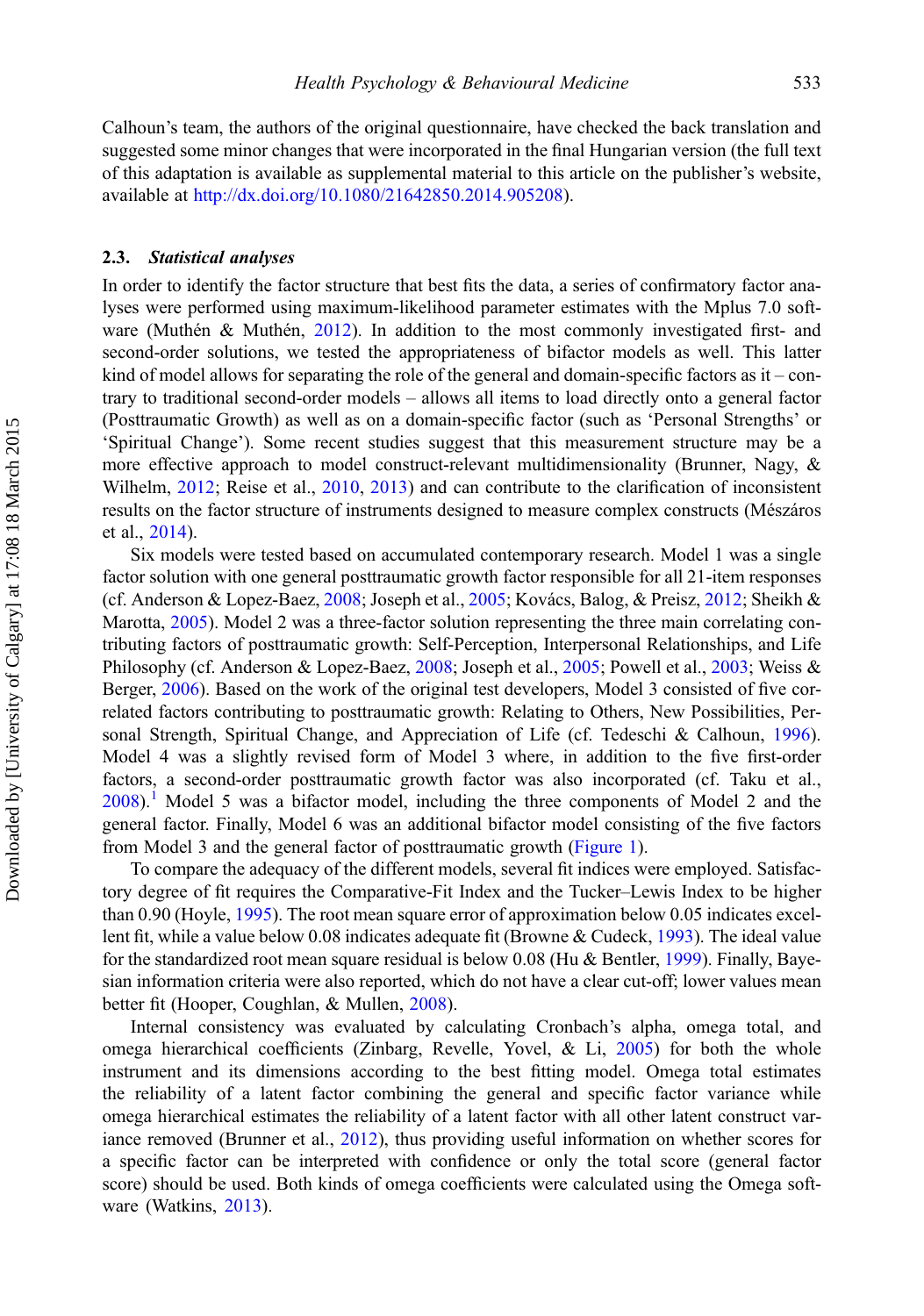The relationship of PTGI scores with demographic characteristics was evaluated using the Mann–Whitney test (sex) and Spearman correlation coefficients (age and educational attainment). Non-parametric methods were used because of the slight deviation (skewness  $= -0.297$ , kurtosis  $= -0.531$ ) of the distribution of PTGI scores from the normal distribution according to the Shapiro–Wilk test (statistic = 0.98,  $p < .001$ ). In the case of the significant Mann–Whitney stat-Shapiro–Wilk test (statistic = 0.98,  $p < .001$ ). In the case of the significial exists in the significant size was calculated using the following formula:  $z/\sqrt{n}$ .

#### 3. Results

Descriptive statistics for the total and subscale scores are also displayed in [Table 2.](#page-9-0) Total PTGI scores were independent of age ( $r = -0.055$ ,  $p = 0.174$ ) and educational level ( $r = 0.047$ ,  $p = 0.376$ ), while females in the present sample  $(M = 55.18, SD = 22.45)$  reported significantly higher PTGI scores ( $U = 22346.5$ ,  $p = .001$ ) than their male counterparts ( $M = 47.13$ , SD = 23.67). Respondents who completed the survey online  $(M = 58.32, SD = 20.18)$  also reached higher total scores ( $U = 37855$ ,  $p < .001$ ) than participants answering in paper–pencil format ( $M =$  $49.19$ ,  $SD = 24.44$ ). However, the magnitude of the sex and administration mode differences was negligible (effect size r of .13 and .18, respectively).

The factor structure of the PTGI was evaluated using confirmatory factor analytic methods. Table 1 presents the fit indices for the six tested models. Our findings suggest that a bifactor model with a  $5+1$  factor structure (Model 6) fits the data best resulting in a significantly better fitting model compared to the other models (see the last column of Table 1). The first bifactor model with a  $3 + 1$  structure (Model 5) did not have interpretable model fit information due to the emergence of negative variance estimates.

A detailed analysis ([Table 2\)](#page-9-0) of the structure for the best fitting bifactor model revealed that all items loaded significantly onto the global posttraumatic growth factor; however, not all items loaded significantly with their specific domains, suggesting that these items may measure only global posttraumatic growth rather than 'New Possibilities' discovered after the traumatic event (Items 11 and 17) or 'Spiritual Change' (Items 5 and 18). Since the factor loading of these items on the main factor were quite strong – suggesting that these items represent valuable components of the construct, and the non-significant domain loading is not a result of item inadequacy – we tested a further incomplete bifactor model. This model preserved the structure of Model 6 ([Figure 1\)](#page-5-0) with the exception of the domain measuring 'Spiritual Change' – the items

|                                                                            | $\chi^2, p$       | $\chi^2$ /df TLI CFI |  | <b>RMSEA</b><br>$(90\% \text{ C}I)$                         |      | SRSMR SSA BIC | Difference<br>from Model 6 |
|----------------------------------------------------------------------------|-------------------|----------------------|--|-------------------------------------------------------------|------|---------------|----------------------------|
| Model $1 - \text{single}$<br>factor                                        |                   |                      |  | $1628.8, p \le 0.01$ $8.62$ $752$ $777$ $111$ $(0.106-116)$ | .066 | 45220.7       | 903.3, $p < .001$          |
| Model $2$ – three<br>first-order factors                                   |                   |                      |  | $1211.1, p \le 0.001$ 6.51 .821 .841 .094 (.089–.099)       | .055 | 44812.7       | 485.6, $p < .001$          |
| Model $3 -$ five<br>first-order factors                                    | 996.8, $p < .001$ | 5.57                 |  | $.852$ $.873$ $.086$ $(.081 - .091)$                        | .050 |               | 44621.2 271.3, $p < .001$  |
| Model $4 - five$<br>first-order factors<br>with one<br>second-order factor | 102.2, $p < .001$ |                      |  | 5.54 .852 .871 .086 (.081-.091)                             | .052 | 44628.3       | 294.7, $p < .001$          |
| Model 6 – bifactor<br>model                                                | 725.5, $p < .001$ | 4.32                 |  | .892 .914 .073 (.068-.079)                                  | .044 | 44385.6       |                            |

Table 1. Model fit indices for competing confirmatory factor analytic models of the PTGI.

Notes: TLI, Tucker–Lewis Index; CFI, Comparative Fit Index; RMSEA, root mean square error of approximation; SRSMR, standardized root mean square residual; SSA BIC, sample-size adjusted Bayesian information criterion.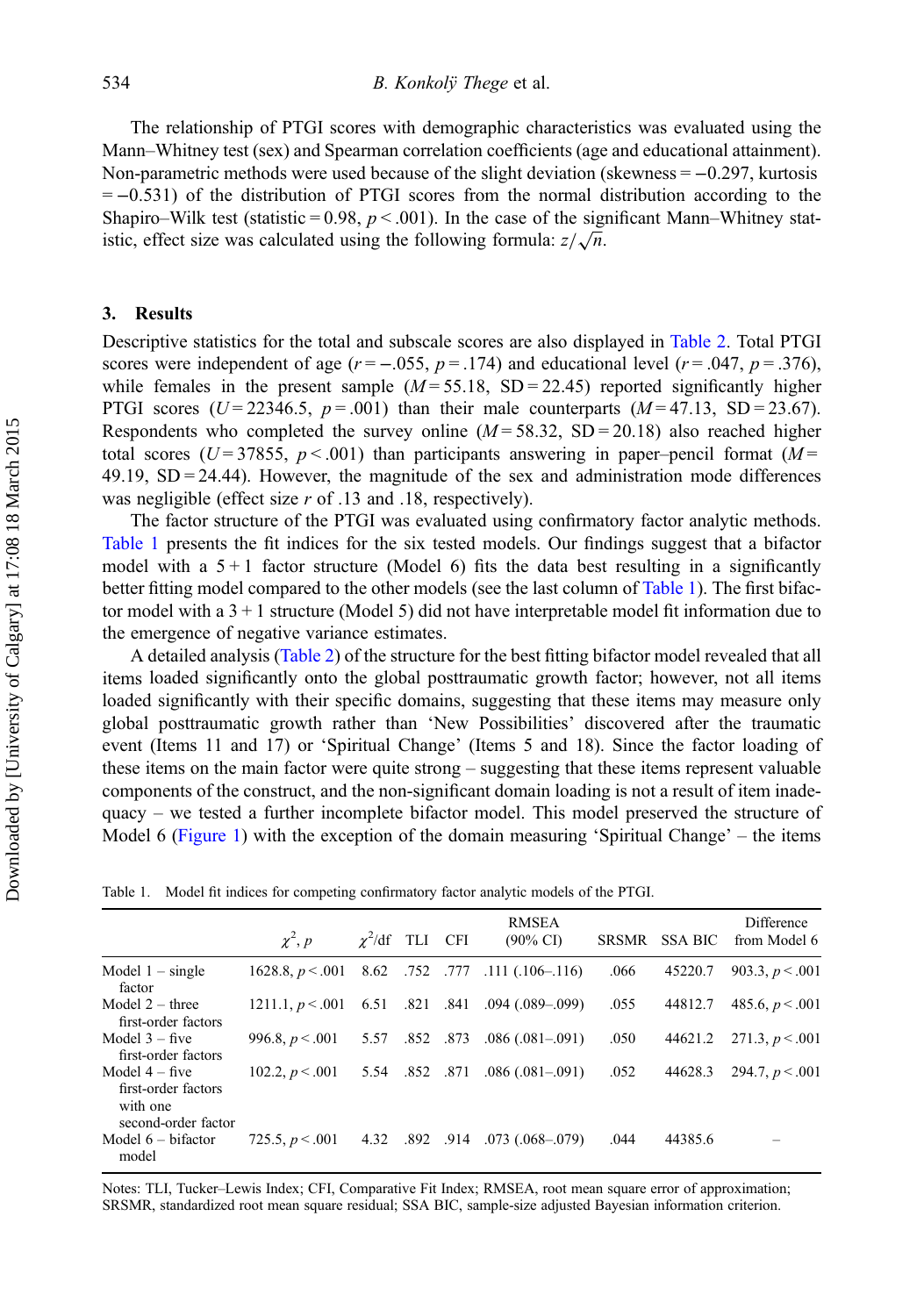|                                                                   |                         |               | Item-total<br>correlation | Standardized factor loading |                    |                    |                   |                    |                      |  |  |
|-------------------------------------------------------------------|-------------------------|---------------|---------------------------|-----------------------------|--------------------|--------------------|-------------------|--------------------|----------------------|--|--|
| Item                                                              | $\boldsymbol{M}$        | <b>SD</b>     |                           | Global factor               | Relating to Others | New Possibilities  | Personal Strength | Spiritual Change   | Appreciation of Life |  |  |
| 6                                                                 | 2.94                    | 1.59          | .509                      | $.484***$                   | $.432***$          |                    |                   |                    |                      |  |  |
| 8                                                                 | 2.40                    | 1.58          | .643                      | $.570***$                   | $.424***$          |                    |                   |                    |                      |  |  |
| 9                                                                 | 2.14                    | 1.62          | .615                      | $.625***$                   | $.302***$          |                    |                   |                    |                      |  |  |
| 15                                                                | 2.96                    | 1.59          | .598                      | $.682***$                   | $.320***$          |                    |                   |                    |                      |  |  |
| 16                                                                | 2.75                    | 1.63          | .642                      | .552***                     | $.401***$          |                    |                   |                    |                      |  |  |
| 20                                                                | 2.16                    | 1.69          | .655                      | $.448***$                   | $.403***$          |                    |                   |                    |                      |  |  |
| 21                                                                | 2.64                    | 1.57          | .565                      | $.643***$                   | $.515***$          |                    |                   |                    |                      |  |  |
| 3                                                                 | 2.45                    | 1.74          | .612                      | $.606***$                   |                    | $.360***$          |                   |                    |                      |  |  |
| 7                                                                 | 2.55                    | 1.77          | .633                      | $.603***$                   |                    | $.502***$          |                   |                    |                      |  |  |
| 11                                                                | 2.41                    | 1.68          | .724                      | $.637***$                   |                    | .020 <sup>NS</sup> |                   |                    |                      |  |  |
| 14                                                                | 2.20                    | 1.86          | .631                      | $.802***$                   |                    | .553***            |                   |                    |                      |  |  |
| 17                                                                | 2.82                    | 1.52          | .683                      | $.703***$                   |                    | .067 <sup>NS</sup> |                   |                    |                      |  |  |
| 4                                                                 | 2.06                    | 1.77          | .621                      | $.675***$                   |                    |                    | $.076*$           |                    |                      |  |  |
| 10                                                                | 2.91                    | 1.61          | .603                      | $.648***$                   |                    |                    | $.751***$         |                    |                      |  |  |
| 12                                                                | 2.69                    | 1.52          | .637                      | $.568***$                   |                    |                    | $.121**$          |                    |                      |  |  |
| 19                                                                | 2.81                    | 1.72          | .593                      | $.609***$                   |                    |                    | $.356***$         |                    |                      |  |  |
| 5                                                                 | 2.08                    | 1.86          | .566                      | .709***                     |                    |                    |                   | .514 <sup>NS</sup> |                      |  |  |
| 18                                                                | 1.89                    | 1.89          | .451                      | .418***                     |                    |                    |                   | .596 <sup>NS</sup> |                      |  |  |
| 1                                                                 | 3.26                    | 1.58          | .505                      | $.605***$                   |                    |                    |                   |                    | $.319***$            |  |  |
| 2                                                                 | 2.93                    | 1.66          | .560                      | $.608***$                   |                    |                    |                   |                    | $.737***$            |  |  |
| 13                                                                | 2.69                    | 1.66          | .654                      | .499***                     |                    |                    |                   |                    | $.257***$            |  |  |
|                                                                   | Cronbach's alpha        |               |                           | .931                        | .862               | .858               | .805              | .699               | .752                 |  |  |
|                                                                   | .669<br>Common variance |               | .098                      | .059                        | .061               | .053               | .061              |                    |                      |  |  |
| Omega total                                                       |                         |               |                           | .950                        | .866               | .878               | .847              | .707               | .787                 |  |  |
|                                                                   | Omega hierarchical      |               |                           | .870                        | .290               | .142               | .167              | .401               | .288                 |  |  |
| Manifest scores $[M(SD)]$ for the<br>total PTGI and its subscales |                         | 53.75 (22.80) | 17.93(8.31)               | 12.40(6.85)                 | 10.46(5.27)        | 3.97(3.28)         | 8.84 (4.01)       |                    |                      |  |  |

<span id="page-9-0"></span>Table 2. Descriptive statistics, reliability information, and fully standardized factor loadings from the bifactor con firmatory factor analytic model (Model 6) of the PTGI.

Note: NS, non-significant.

 $*_{p}$  < .05.

\*\* $p < .01$ .

Downloaded by [University of Calgary] at 17:08 18 March 2015 Downloaded by [University of Calgary] at 17:08 18 March 2015

\*\*\* $p < .001$ .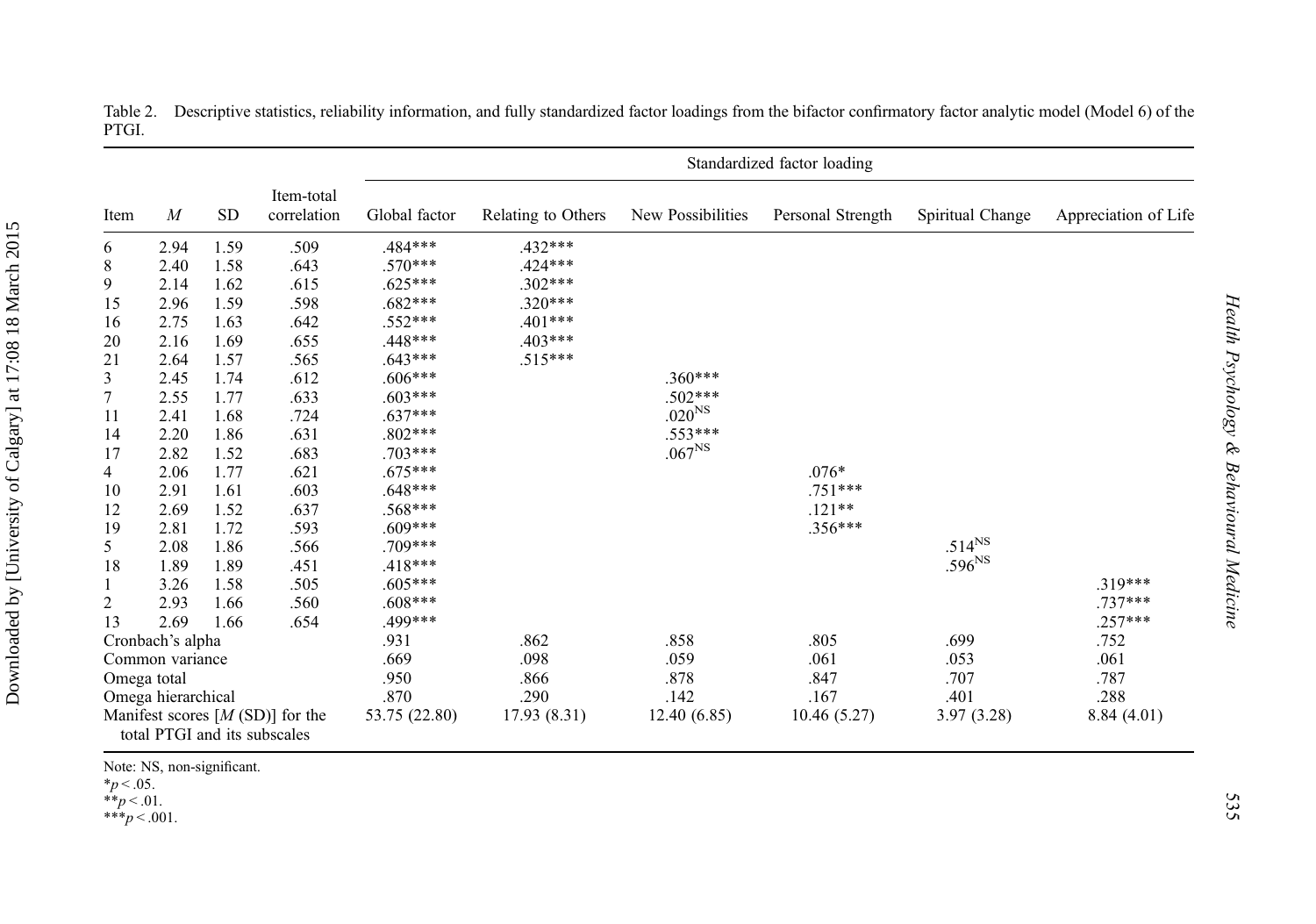loaded only onto the global factor in this solution – to represent the applicability of only the total score and the subscale scores of the other four components. However, similar to Models 1–5, this incomplete bifactor model also resulted in a worse model fit compared to the complete bifactor solution of Model 6.

Temporal stability of the Hungarian adaptation was excellent; the test–retest analysis, conducted with a six-week time lag, revealed a very high correlation coefficient ( $r = .90$ ,  $p < .01$ ) between the total scores from the two measurement occasions. The same test–retest reliability coefficients for the subscales were slightly lower and ranged from .71 to .86 (in all cases,  $p < .01$ ).

With regard to internal reliability, the traditional Cronbach's alpha values were very good concerning the total scale and the subscales 'Relating to Others', 'New Possibilities', and 'Personal Strength'. In the case of 'Appreciation of Life', the alpha value was still good but concerning 'Spiritual Change' it was only acceptable ([Table 2](#page-9-0)). The less traditional omega total indicator showed very similar results to those observed using the alpha coefficient: outstanding reliability for the latent general factor and the specific factors 'Relating to Others', 'New Possibilities', and 'Personal Strength'. Again, in the case of 'Appreciation of Life' omega total was still appropriate, but for 'Spiritual Change' reliability was only acceptable. However, coefficient omega hierarchical, estimating reliabilities with the effects of all other factors removed, was considerably low for all specific factors (ranging from .14 to .40,  $p < .01$  for all cases) and was high enough only for the general posttraumatic growth factor [\(Table 2](#page-9-0)). Data concerning variances showed a very similar pattern: while the general factor accounted for 66.9% of the common variance, the specific factors accounted for only 5.3–9.8% of the common variance [\(Table 2](#page-9-0)).

#### 4. Discussion

Posttraumatic growth refers to positive psychological changes after highly challenging life crises or traumatic events which – according to previous research evidence over the past years – seems to be a phenomenon existing in several culturally substantially different parts of the world. However, psychometric research on the instrument (PTGI) most widely used to measure this construct revealed substantial differences across samples concerning the factor structure and dimensionality of the PTGI. The aim of this study – in addition to presenting psychometric data on the instrument from another country: Hungary – was to offer an additional factor analytic model to better understand how the components of posttraumatic growth relate to each other and to provide further information regarding the appropriate use of the scale.

Results concerning the comparisons of alternative confirmatory factor analytic models revealed that a bifactor model – including a general posttraumatic growth factor and five specific factors – namely Relating to Others, New Possibilities, Personal Strength, Spiritual Change, and Appreciation of Life – provided the best fit to the present data. If this bifactor solution, never before examined in the literature, is ignored, our results supported a five-factor model of the construct over a single- or a three-factor approach. However, it is worth noting that all three of these previously investigated alternative models clearly showed suboptimal fit for the present sample.

Item analysis of the instrument in the present sample confirmed that each questionnaire item contributed significantly to the measurement of the global posttraumatic growth construct indicating adequate item composition. However, four items (Items 5, 11, 17, and 18) did not load significantly on their designated specific factor ('New Possibilities' and 'Spiritual Change') indicating that these items were more appropriate indicators of the global posttraumatic growth factor than their specific factors.

Examination of the reliability of the latent PTGI factors revealed that while the general posttraumatic growth factor had strong reliability estimates, omega hierarchical coefficients for the five specific PTGI factors were not high enough to support individual interpretation of these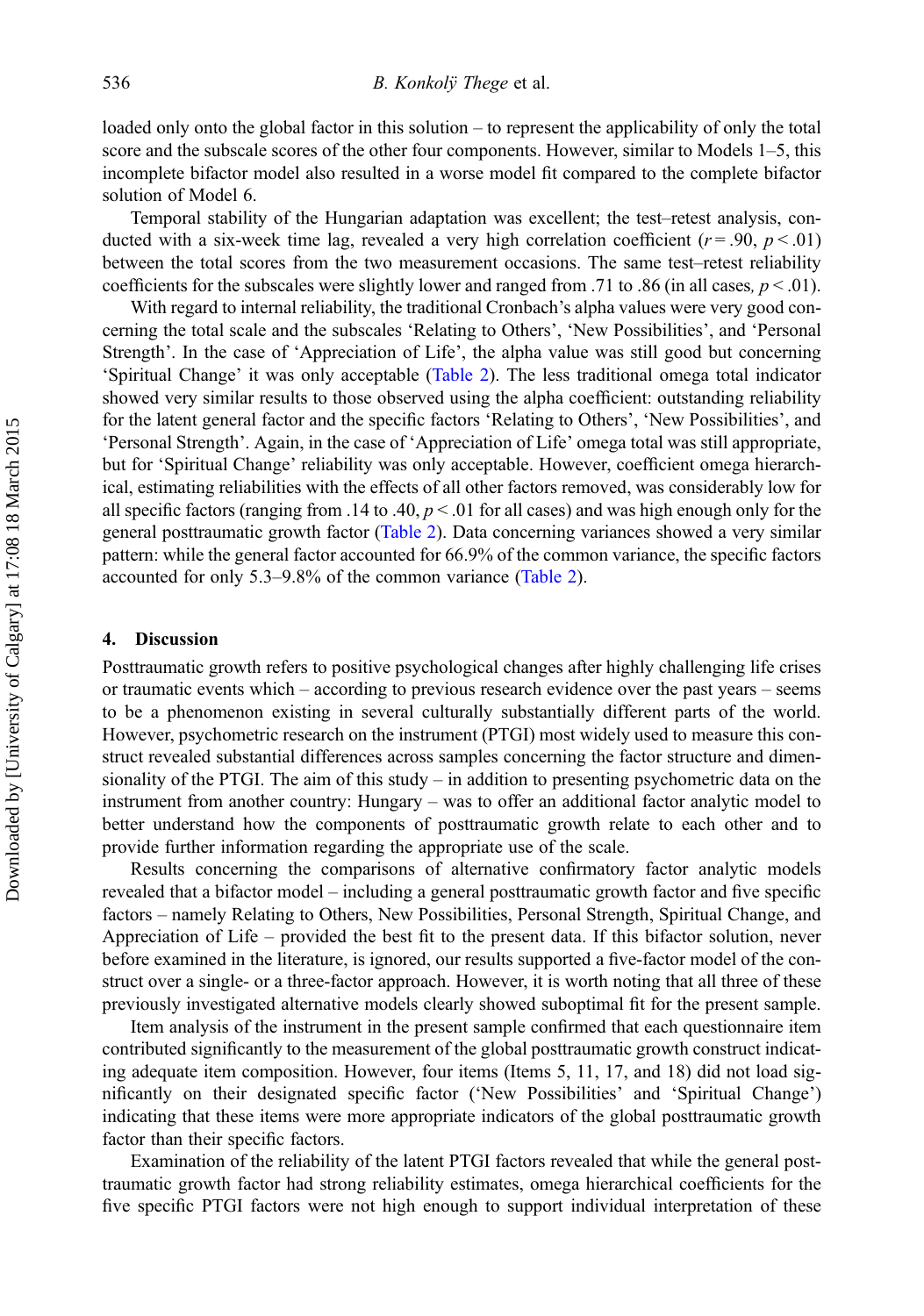subscales in subsequent research using the PTGI. Results concerning variances also showed that the specific factors did not make a strong contribution to the measurement of posttraumatic growth: the general factor accounted for an overwhelming proportion of total variance in the scores. Therefore, even though the traditional Cronbach's alpha coefficients would allow the separate use of the subdomains, results of the more subtle analyses only support the employment of the total (latent or manifest) PTGI score in future research.

The data of the present study also provided the opportunity to compare the descriptive data for the PTGI in Hungary versus other countries. Our data showed that the total scores reached by our respondents were in the middle of the range as defined by previous research: total PTGI scores found in the present sample were lower when compared to data, for example, from Australia (Morris et al., [2005\)](#page-13-0), Canada (Brunet et al., [2010\)](#page-12-0), or the USA (Sheikh & Marotta, [2005;](#page-13-0) Tedeschi & Calhoun, [1996\)](#page-14-0), while higher when considering reports from Germany (Maercker & Langner, [2001\)](#page-13-0), the Netherlands (Jaarsma et al., [2006](#page-12-0)), or Turkey (Dirik & Karanci, [2008](#page-12-0)), for instance. However, it is important to note that these comparisons can be viewed only as preliminary information on cultural differences since the large variability of the sample characteristics (type of adverse event experienced, time passed since trauma, demographic characteristics, etc.) hinder drawing reliable conclusions on this aspect of the results.

Limitations of the present investigation should also be noted. First, our sample was not representative of the Hungarian population – for instance, male and older individuals were underrepresented in our sample. Thus – even though these demographic variables showed no or very weak association with PTGI scores – the generalizability of our findings is uncertain even for this particular country. Further – although it is a common weakness of research using the PTGI – this study also missed gathering unambiguous information on whether an individual experienced (one or more) trauma(s) as defined by the Diagnostic and Statistical Manual of Mental Disorders in relation to posttraumatic stress disorder (e.g. sexual abuse, serious threat to life) or merely a less decisive although still negative event (e.g. losing an old relative, becoming unemployed). Finally, the electronic and the paper–pencil format of data collection provided different conditions to our subjects which also might have influenced our results. Although it would be possible to investigate the invariance of the factor structures across modes of data collection using multi-group analyses, the number and complexity (particularly that of the bifactor models) of these analyses are beyond the scope of this paper.

We can conclude that our findings support the psychometric adequacy of the Hungarian adaptation of the PTGI measuring posttraumatic growth after 'psychologically seismic' events (Tedeschi & Calhoun, [1996](#page-14-0); Zoellner & Maercker, [2006](#page-14-0)). Similar to the conclusion by Osei-Bonsu et al. ([2012\)](#page-13-0), our results also indicate that only the total and not the subscale scores of the PTGI should be used in subsequent research using this instrument. Further cross-cultural studies are needed to confirm our findings regarding the appropriate use of total versus subscale scores to assess positive changes in people who experienced loss and trauma. Subsequent studies should also investigate whether the inclusion of further items (for example, in the very short 'Spiritual Change' subscale) or the omission of some existing items would contribute to a more stable factor structure and thus more reliable and valid assessment of posttraumatic growth with the PTGI.

#### Acknowledgement

The first author gratefully acknowledges the financial support of the Norlien Foundation and the IMPART program (Intersections of Mental Health Perspectives in Addictions Research Training) funded by the Canadian Institutes of Health Research.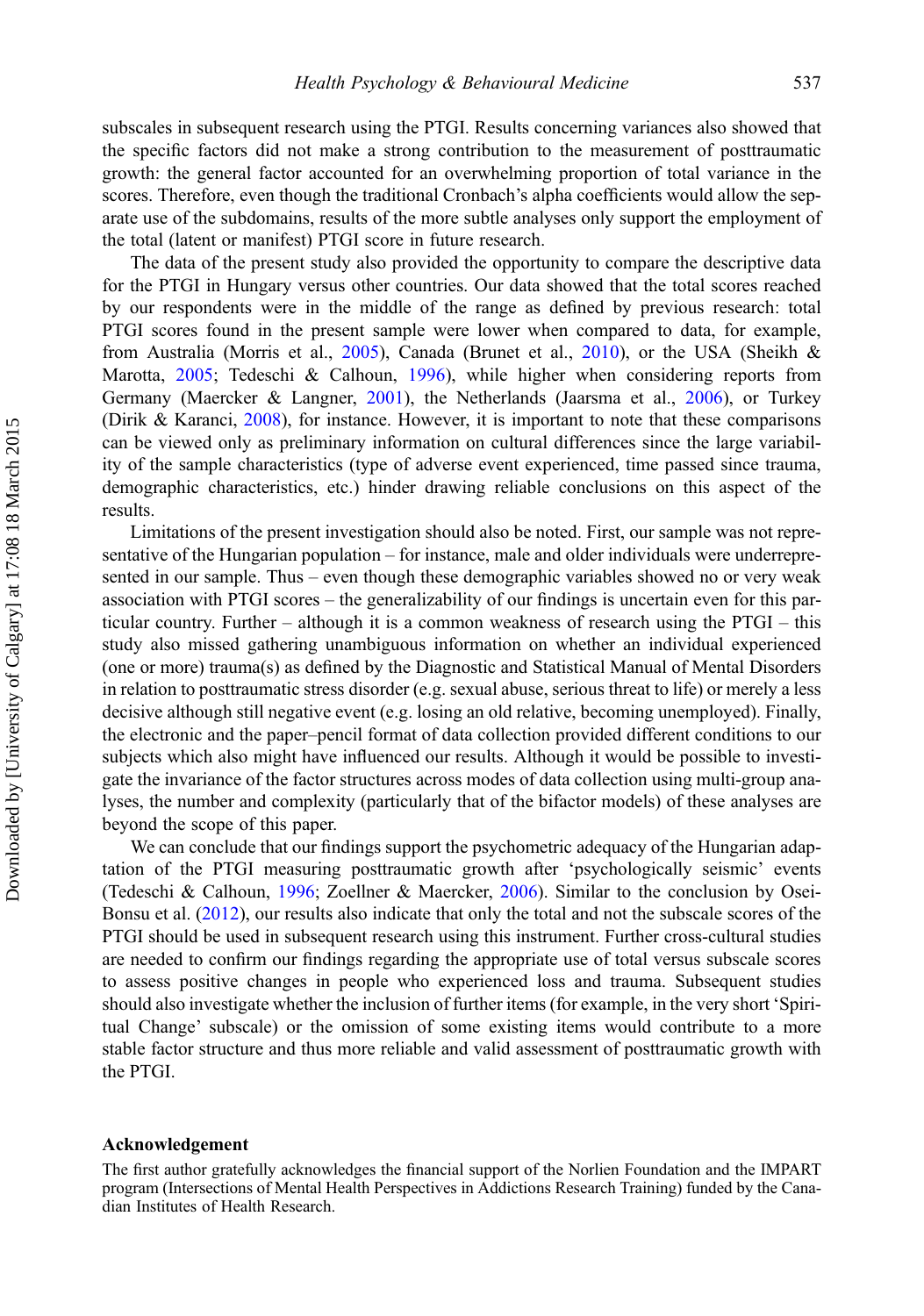<span id="page-12-0"></span>1. A hierarchical (second-order) structure was not tested in case of the three-factor solution (Model 2) because with less than four factors, no statistical difference can be expected between a second-order model and a model with correlated first-order factors (Geiser, 2012).

#### References

- Anderson Jr, W. P., & Lopez-Baez, S. I. (2008). Measuring growth with the Posttraumatic Growth Inventory. Measurement and Evaluation in Counseling and Development, 40(4), 215–227.
- Browne, M. W., & Cudeck, R. (1993). Alternative ways of assessing model fit. In K. A. Bollen & J. S. Long (Eds.), Testing structural equation models (pp. 136–162). Newbury Park, CA: Sage.
- Brunet, J., McDonough, M. H., Hadd, V., Crocker, P. R. E., & Sabiston, C. M. (2010). The Posttraumatic Growth Inventory: An examination of the factor structure and invariance among breast cancer survivors. Psycho-Oncology, 19(8), 830–838.
- Brunner, M., Nagy, G., & Wilhelm, O. (2012). A tutorial on hierarchically structured constructs. Journal of Personality, 80(4), 796–846.
- Cann, A., Calhoun, L. G., Tedeschi, R. G., Taku, K., Vishnevsky, T., Triplett, K. N., & Danhauer, S. C. (2010). A short form of the Posttraumatic Growth Inventory. Anxiety, Stress & Coping, 23(2), 127–137.
- Cryder, C. H., Kilmer, R. P., Tedeschi, R. G., & Calhoun, L. G. (2006). An exploratory study of posttraumatic growth in children following a natural disaster. American Journal of Orthopsychiatry, 76(1), 65–69.
- Dirik, G., & Karanci, A. N. (2008). Variables related to posttraumatic growth in Turkish rheumatoid arthritis patients. Journal of Clinical Psychology in Medical Settings, 15(3), 193–203.
- Engelkemeyer, S. M., & Marwit, S. J. (2008). Posttraumatic growth in bereaved parents. Journal of Traumatic Stress, 21(3), 344–346.
- Feder, A., Southwick, S. M., Goetz, R. R., Wang, Y., Alonso, A., Smith, B. W., … Vythilingam, M. (2008). Posttraumatic growth in former Vietnam prisoners of war. Psychiatry, 71(4), 359–370.
- Gao, J., Wang, M., Deng, J., Qian, M., Liu, X., & He, Q. (2010). Revision and preliminary application of Chinese version of Post-traumatic Growth Inventory in adolescents experienced the Wenchuan earthquake. Chinese Mental Health Journal, 24(2), 126–130.
- Geiser, Ch. (2012). *Data analysis with Mplus. Methodology in the social sciences*. New York: Guilford.
- Gibbons, R. D., Immekus, J. C., Bock, R. D., & Gibbons, R. D. (2007). The added value of multidimensional IRT models. Chicago: Center for Health Statistics, University of Illinois.
- Ho, S. M. Z., Chan, C. L. W., & Ho, R. T. H. (2004). Posttraumatic growth in Chinese cancer survivors. Psychology, 13, 377–389.
- Hooper, D., Coughlan, J., & Mullen, M. R. (2008). Structural equation modelling: Guidelines for determining model fit. Electronic Journal of Business Research Methods, 6(1), 53–60.
- Hooper, L. M., Marotta, S. A., & Depuy, V. (2009). A confirmatory factor analytic study of the Posttraumatic Growth Inventory among a sample of racially diverse college students. Journal of Mental Health, 18(4), 335–343.
- Hoyle, R. H. (1995). The structural equation modeling approach: Basic concepts and fundamental issues. In R. H. Hoyle (Ed.), Structural equation modeling. Concepts, issues, and applications (pp. 1–15). Thousand Oaks, CA: Sage.
- Hu, L. T., & Bentler, P. M. (1999). Cutoff criteria for fit indexes in covariance structure analysis: Conventional criteria versus new alternatives. Structural Equation Modeling, 6(1), 1–55.
- Jaarsma, T. A., Pool, G., Sanderman, R., & Ranchor, A. V. (2006). Psychometric properties of the Dutch version of the Posttraumatic Growth Inventory among cancer patients. Psycho-Oncology, 15, 911–920.
- Joseph, S., Linley, P. A., & Harris, G. J. (2005). Understanding positive change following trauma and adversity: Structural clarification. Journal of Loss and Trauma, 10(1), 83–96.
- Kaler, M. E., Erbes, C. R., Tedeschi, R. G., Arbisi, P. A., & Polusny, M. A. (2011). Factor structure and concurrent validity of the Posttraumatic Growth Inventory – Short form among veterans from the Iraq War. Journal of Traumatic Stress, 24(2), 200–207.
- Kilmer, R. P., Gil-Rivas, V., Tedeschi, R. G., Cann, A., Calhoun, L. G., Buchanan, T., & Taku, K. (2009). Use of the revised Posttraumatic Growth Inventory for children. Journal of Traumatic Stress, 22(3), 248– 253.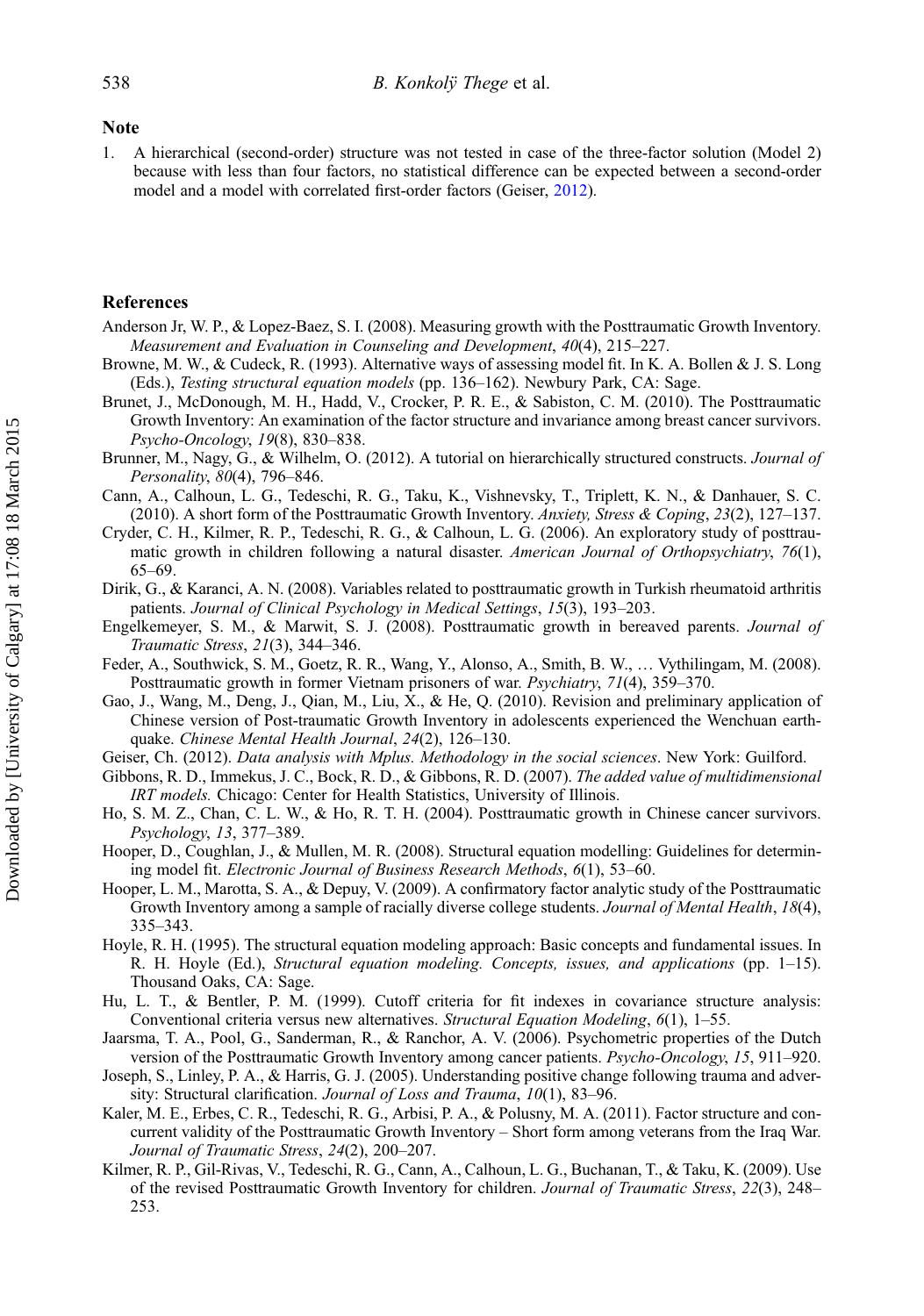- <span id="page-13-0"></span>Kovács, É., Balog, P., & Preisz, L. (2012). A Poszttraumás Növekedésérzés Kérdőív pszichometriai mutatói hazai mintán [Psychometric characteristics of the Posttraumatic Growth Inventory in a Hungarian sample]. Mentálhigiéné és Pszichoszomatika, 13(1), 53–87.
- Lamela, D., Figueiredo, B., Bastos, A., & Martins, H. (2014). Psychometric properties of the Portuguese version of the Posttraumatic Growth Inventory short form among divorced adults. European Journal of Psychological Assessment, 30(1), 3–14.
- Lau, J. T. F., Yeung, N. C. Y., Yu, X., Zhang, J., Mak, W. W. S., Lui, W. W. S., & Zhang, J. (in press). Psychometric properties of the Chinese version of the revised Posttraumatic Growth Inventory for children (PTGI-C-R). Asia-Pacific Journal of Public Health. [doi:10.1177/1010539513479967](http://dx.doi.org/10.1177/1010539513479967)
- Lev-Wiesel, R., & Amir, M. (2003). Posttraumatic growth among holocaust child survivors. Journal of Loss and Trauma, 8(4), 229–237.
- Linley, P. A., Andrews, L., & Joseph, S. (2007). Confirmatory factor analysis of the Posttraumatic Growth Inventory. Journal of Loss and Trauma, 12, 321–332.
- Maercker, A., & Langner, R. (2001). Persönliche Reifung (personal growth) durch Belastungen und Traumata: Validierung zweier deutschsprachiger Fragebogenversionen [Posttraumatic personal growth: Validation of German versions of 2 questionnaires.]. Diagnostica, 47(3), 153–162.
- Maercker, A., & Zoellner, T. (2004). The Janus face of self-perceived growth: Toward a two-component model of posttraumatic growth. Psychological Inquiry, 15, 41–48.
- Mészáros, V., Ádám, Sz., Szabó, M., Szigeti, R., & Urbán, R. (2014). The bifactor model of the Maslach Burnout inventory – Human services survey – An alternative measurement model of burnout. Stress and Health, 30(1), 82–88.
- Morris, B. A., Shakespeare-Finch, J., Rieck, M., & Newbery, J. (2005). Multidimensional nature of posttraumatic growth in an Australian population. Journal of Traumatic Stress, 18, 575–585.
- Muthén, L. K., & Muthén, B. O. (2012). Mplus. Los Angeles, CA: Muthén & Muthén.
- Nightingale, V. R., Sher, T. G., & Hansen, N. B. (2010). The impact of receiving an HIV diagnosis and cognitive processing on psychological distress and posttraumatic growth. Journal of Traumatic Stress, 23 (4), 452–460.
- Nishi, D., Matsuoka, Y., & Kim, Y. (2010). Posttraumatic growth, posttraumatic stress disorder and resilience of motor vehicle accident survivors. BioPsychoSocial Medicine, 4, 7.
- Osei-Bonsu, P. E., Weaver, T. L., Eisen, S. V., & Van der Wal, J. S. (2012). Posttraumatic Growth Inventory: Factor structure in the context of DSM-IV traumatic events. ISRN Psychiatry (article ID 937582). [doi:10.](http://dx.doi.org/10.5402/2012/937582) [5402/2012/937582](http://dx.doi.org/10.5402/2012/937582)
- Polatinsky, S., & Esprey, Y. (2000). An assessment of gender differences in perception of benefit resulting from the loss of a child. Journal of Traumatic Stress, 13(4), 709–718.
- Posta, E. (2010). The narrative process and the stories of family members who lost loved ones on 9/11. The Sciences and Engineering, 71(5-B), 3366.
- Powell, S., Rosner, R., Butollo, W., Tedeschi, R. G., & Calhoun, L. G. (2003). Posttraumatic growth after war: A study with former refugees and displaced people in Sarajevo. Journal of Clinical Psychology, 59, 71–83.
- Prati, G., & Pietrantoni, L. (2014). Italian adaptation and confirmatory factor analysis of the full and the short form of the Posttraumatic Growth Inventory. Journal of Loss and Trauma, 19(1), 12–22.
- Reise, S. P., Moore, T. M., & Haviland, M. G. (2010). Bifactor models and rotations: Exploring the extent to which multidimensional data yield univocal scale scores. Journal of Personality Assessment, 92(6), 544–559.
- Reise, S. P., Scheines, R., Widaman, K. F., & Haviland, M. G. (2013). Multidimensionality and structural coefficient bias in structural equation modeling: A bifactor perspective. Educational and Psychological Measurement, 73(1), 5–26.
- Salo, J., Punamaki, R.-L., Qouta, S., & El Sarraj, E. (2008). Individual and group treatment and self and other representations predicting posttraumatic recovery among former political prisoners. Traumatology, 14  $(2)$ , 45–61.
- Scrignaro, M., Barni, S., Bonetti, M. L., & Magrin, M. E. (2011). Studying predictors of posttraumatic growth in cancer patients. In I. Brdar (Ed.), The human pursuit of well-being (pp. 83–91). Dordrecht: Springer.
- Sheikh, A. I., & Marotta, S. A. (2005). A cross-validation study of the Posttraumatic Growth Inventory. Measurement and Evaluation in Counseling and Development, 38(2), 66–77.
- Taku, K., Calhoun, L. G., Tedeschi, R. G., Gil-Rivas, V., Kilmer, R. P., & Cann, A. (2007). Examining posttraumatic growth among Japanese university students. Journal of Japanese Clinical Psychology, 20(4), 353–367.